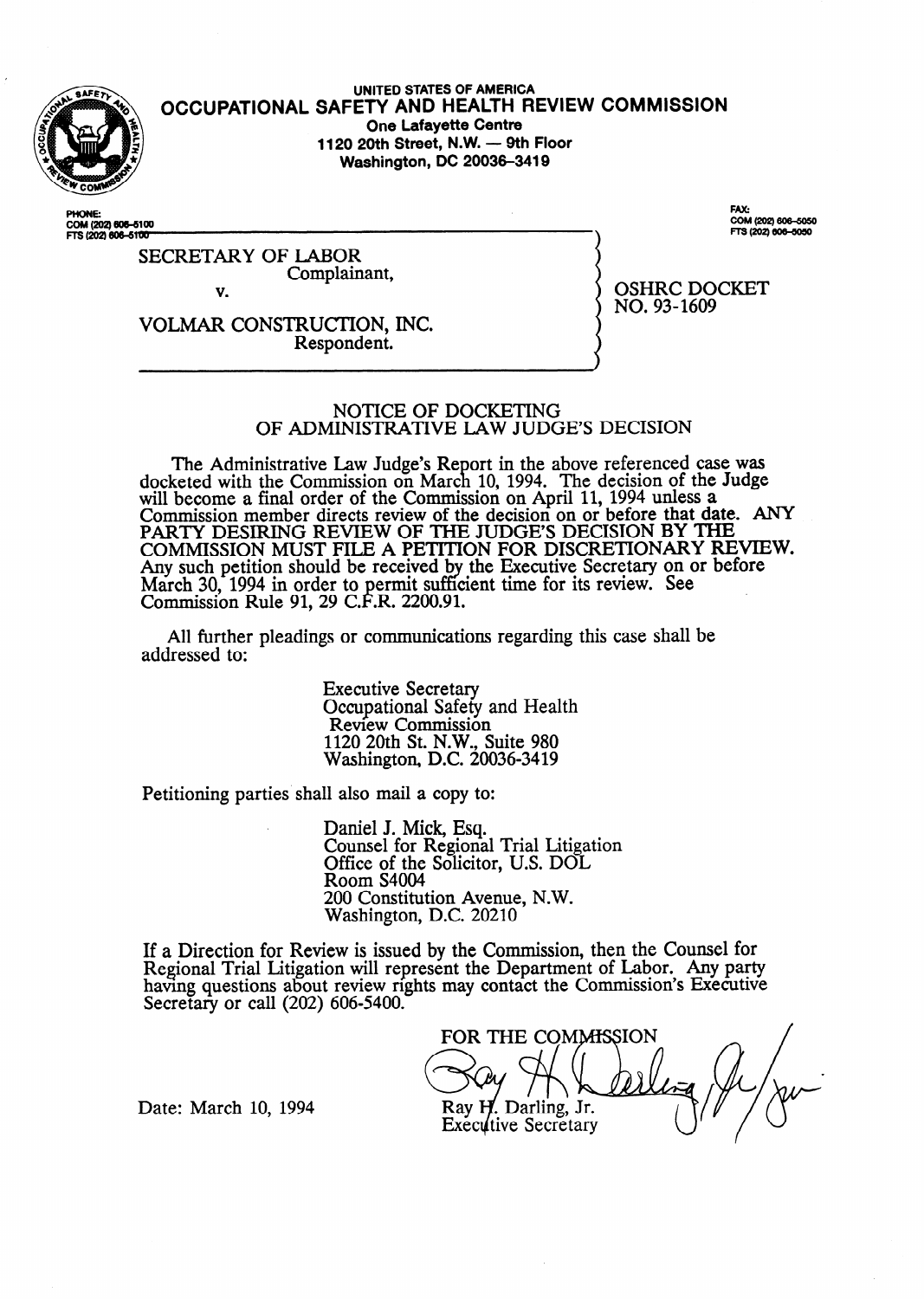## DOCKET NO. 93-1609

# NOTICE IS GIVEN TO THE FOLLOWING:

Daniel J. Mick, Esq.<br>Counsel for Regiona Counsel for Regional Trial Litigation<br>Office of the Solicitor TTS DOI Office of the Solicitor, U.S. DOL<br>Room S4004 1300m 04004<br>200 Constituti  $\frac{200}{300}$  Constitution  $\frac{1}{2}$  N.C. 20210 Washington, D.C. 20210

Regional Solicitor 7 Office of the Solic 201 Varick, Room 707 New York, NY 10014

John P. Volandes, Vice-President 4400 Second Avenue<br>Prooklyn, NV 11222-4212 Brooklyn, NY 11232

Cifici Administ<br>Occupational S Coupational Safety and Treature<br>Review Commission **One Lafavette Centre** no Banayono Commo<br>120 20th St. N.W., St  $W$ ashington, DC 2003  $1120$   $1120$ 

00108941964:02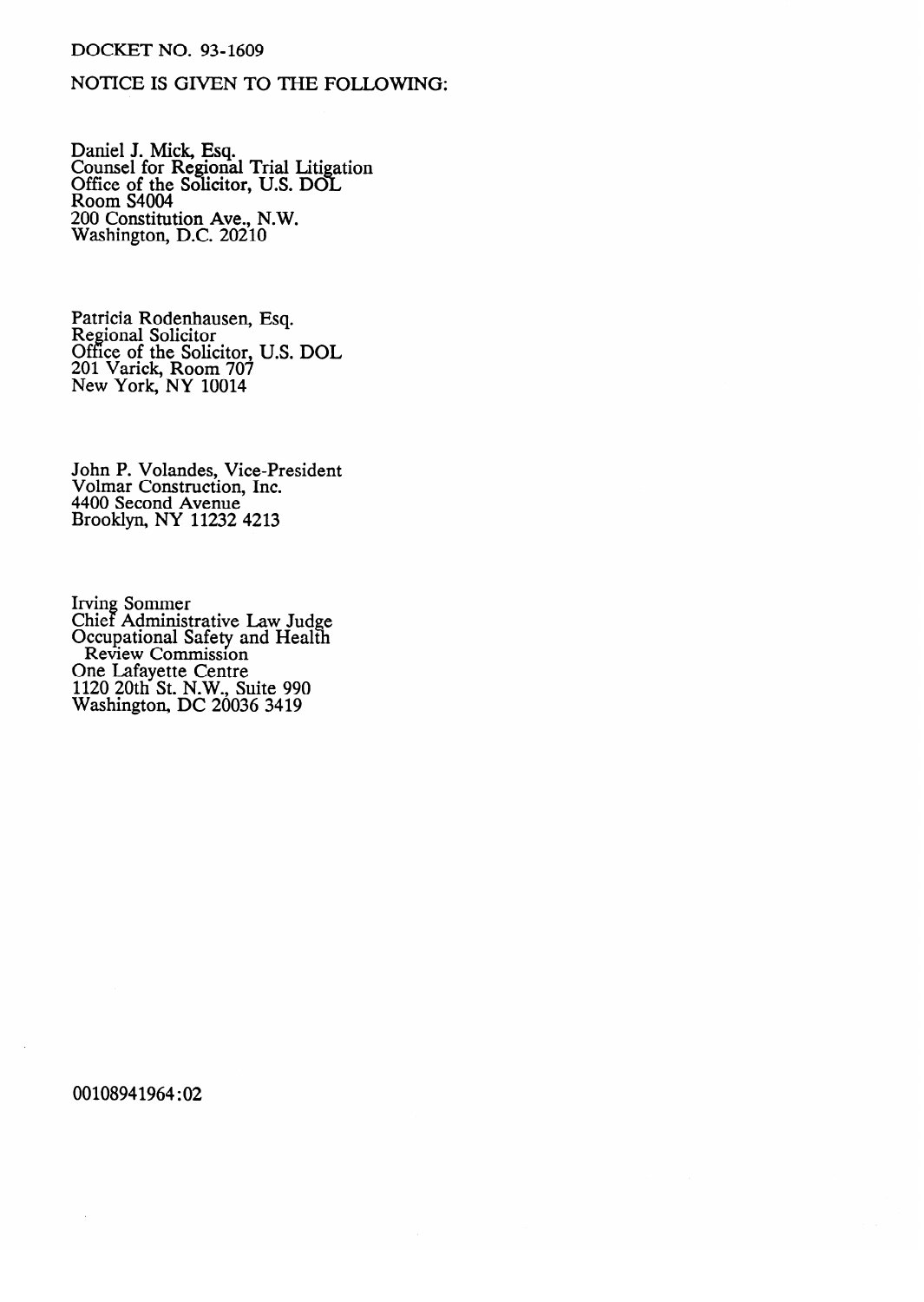

PHONE: **PHONE: COM (202) 6066100** 

**UNITED STATES OF AMERICA OCCUPATIONAL SAFETY AND HEALTH REVIEW COMMISSION One Lafayette Centre**<br>**1120 20th Street, N.W. — 9th Floor 1120 20th Street, N.W. - 9th Floor Washington, DC 20036-3419** 

> FAX:<br>COM (202) 606-5050 FTS (202) 606-5050

| SECRETARY OF LABOR,       |  |
|---------------------------|--|
| Complainant,              |  |
| v.                        |  |
| VOLMAR CONSTRUCTION, INC. |  |
| Respondent.               |  |
|                           |  |

Docket No. 93-1609

Joseph P. Volandes, Vice Pres.

Appearances:

Appearances: U.S. Department of Labor<br>
202 Varick Street<br>
4400 Second Avenue New York, N.Y. Brooklyn, N.Y.

For the Complainant For the Respondent

 $202.401$ 

BEFORE: Administrative Law Judge Irving Sommer

## **DECISION AND ORDER**

.

The Respondent was issued a repeat citation and a notification of penalty on February 3, 1993. A hearing was held in New York, N.Y on October 27, 1993, concerning the motion of the Secretary dated August 16, 1993 to dismiss the Respondent's notice of contest as not being timely filed under Section 10 of the Act.

Diana Cortez, a safety supervisor in the Bayside, N.Y. office of OSHA testified that the office records which are kept in the regular course of business in said office reveals that a citation and notice of proposed penalty was issued to the Respondent on February 3, 1993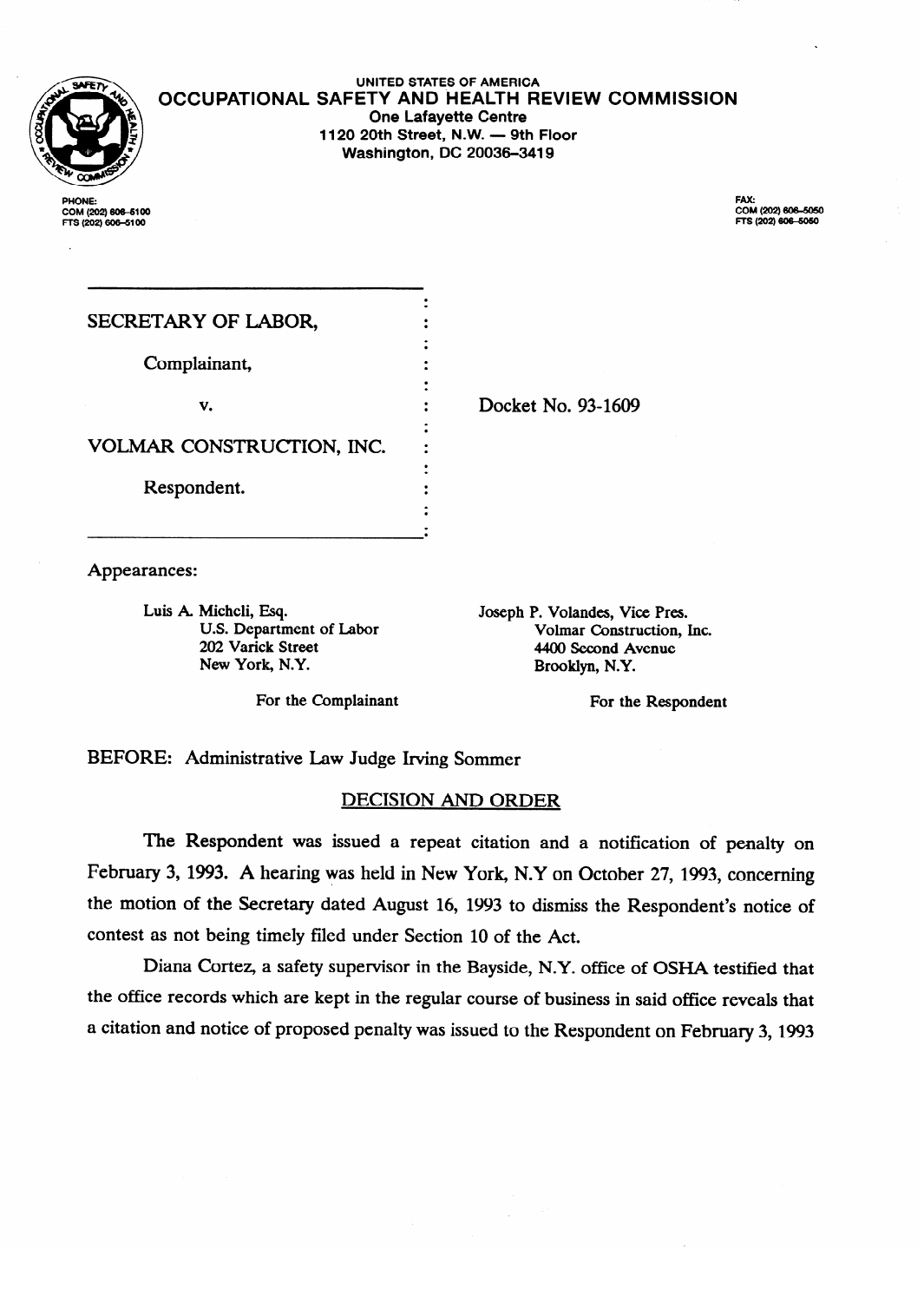a citation and notice of proposed penalty was issued to the Respondent on February 3,1993 and were received by the Respondent on February 8, 1993. She stated that the last day to contest the citation under the Act was on March 2, 1993. She testified that an informal conference was held on February *24,* 1993 with Joe Rapole, a representative of the Respondent at which time the matter at issue was discussed and no agreement was reached. Another informal meeting was discussed with the suggestion made that an official of the company be present. She further stated that "Mr. Rapole was advised at this meeting that we had to schedule the meeting before the end of the contest period, being March 2, and if it could not be done, we needed a letter in writing where the employer indicated that he was going to contest, so that we can continue discussions on the case." Mr. Volandes, the Vice President of the Respondent corporation testified that their representative Joe Rapole had met with Ms. Cortez on February 24 and that he was told by Mr. Rapole that "the citation would be abated." As a result of this information from his own representative at the informal conference, the Respondent's notice of contest was late, it being a letter addressed to the Commission dated May 3, 1993.

The evidence of record fully demonstrates that the notice of contest herein was untimely filed. The Respondent's argument that this was due to his being told by his own representative that the case was essentially settled because the hazard was abated, which has proved to be untrue does not excuse his late filing. The citation "plainly state(s) the requirement to file a notice of contest within the prescribed time period." *Roy Kay,* 13 BNA OSHC 2021, 2022, 1987-90 CCH OSHD, par. 28.406(No 88-1748, 1989). *Accord, Acrom Construction* Services, 15 BNA OSHC 1123, 1126, 1991 CCH OSHD par. 29,393 (882291, 1991). The evidence does not establish excusable neglect or mistake under Rule 60 (b)(l). What is indicated is simple negligence on Respondent's part; it relied on its own representative to give them all the facts herein and did not in any way check or attempt to monitor its validity; their failure to carefully construct the events herein and fully ascertain the results of the informal conference is a serious lapse of their management system and does in no way constitute excusable neglect. There is no evidence that the delay in filing was caused by the "Secretary's deception or failure to follow proper procedures." *Atlantic Marine, Inc. v. OSAHRC and Dunlop, 524* F2d 476 (5th Cir. 1975).